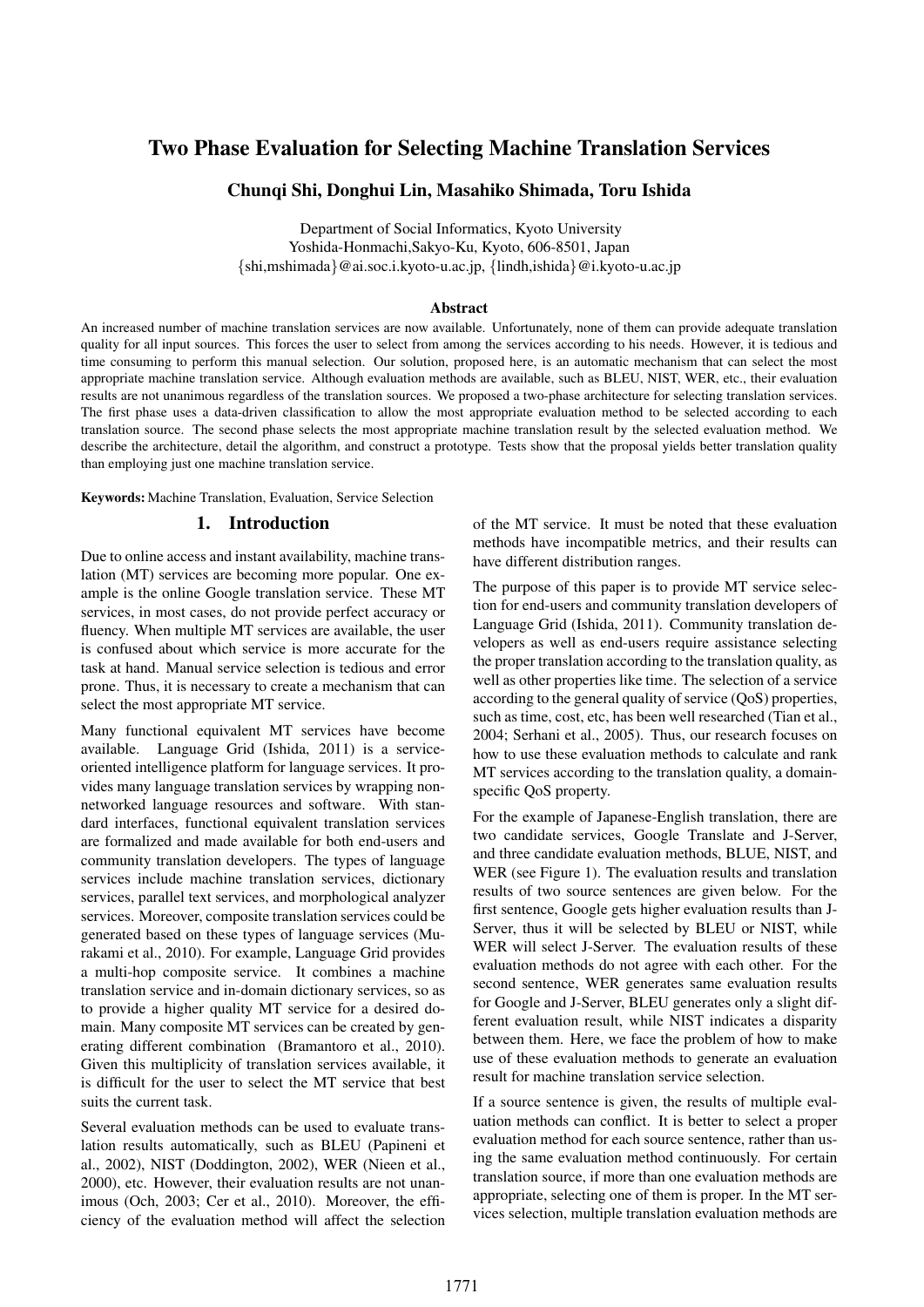

Figure 1: An example of two translation services (*Google* and *J-Server*) evaluated by three evaluation methods (*BLEU*, *NIST*, and *WER*)

available, thus, to achieve the goal of selecting a proper MT service, two main issues should be considered. (1) How to make use of multiple evaluation methods? We provide a two-phase architecture for service selection, which is an extension of the Web service broker for service selection. In the first phase, a proper evaluation method is selected. In the second phase, based on the selected evaluation method, the most appropriate machine translation service is selected. (2) How to realize service selection? To achieve this goal, we introduce a ranking algorithm It dynamically selects the appropriate evaluation method for each input translation source. We use data-driven classification for selecting the evaluation method. The machine translation service with the highest evaluation result as indicated by the selected evaluation is chosen.

## 2. Translation Service Selection Architecture

We extend the broker for Web service selection (see Figure 2) to create a two-phase architecture for MT service selection. For selecting Web service according to QoS properties, a Web service broker is flexible and trustworthy architecture for realizing the management of QoS properties for providers and users of Web services (Tian et al., 2004; Serhani et al., 2005). It receives request from and makes a response to Web service requestor. Meanwhile, it registers services from Web service providers, and verifies and certificates the properties said by Web services. A broker is also a Web service that can be published to and be found in a Web service registry; this makes it readily available to both end-users and new service developers. The broker architecture usually has a built-in evaluation method for each QoS property.

However, for MT service selection, it is not proper to adopt just one evaluation method to evaluate all translation services. Instead, the most appropriate evaluation method is to be selected for each input translation source. Thus, we propose a two-phase architecture for MT service selection.



Figure 2: The Web service broker for service selection

#### 2.1. Architecture

Firstly, we present an overview of our two-phase architecture (see Figure 3). The broker for MT service receives a request with translation source from and returns a response (translation result) to the MT service requestor. The extension is to register both MT services and evaluation methods for selection. Meanwhile, in addition to MT service selection, it first has to select the evaluation method. Several considerations are presented below before more details is given.

- Wrapping existent software of evaluation methods into services: Due to ongoing research into MT evaluation, new evaluation methods will emerge, and their software will be published. To provide an open-ended interface for integrating additional evaluation methods, it is useful to provide a self-describing Web service interface, wrapping existent software of evaluation methods into flexible online services (Eck et al., 2006). It is easily realized by the service wrapper function provided by the Language Grid platform.
- Regarding Language Grid as service provider: The Language Grid service-oriented platform successfully solves various service issues, such as creation, registration, and management. Due to the service description profiles of Language Grid, MT services category and evaluation methods category can be registered conveniently. Thus, Language Grid is an excellent provider for MT services and evaluation methods.
- Using data-driven classification to select evaluation method: Classification is necessary to realize evaluation method selection according to translation source.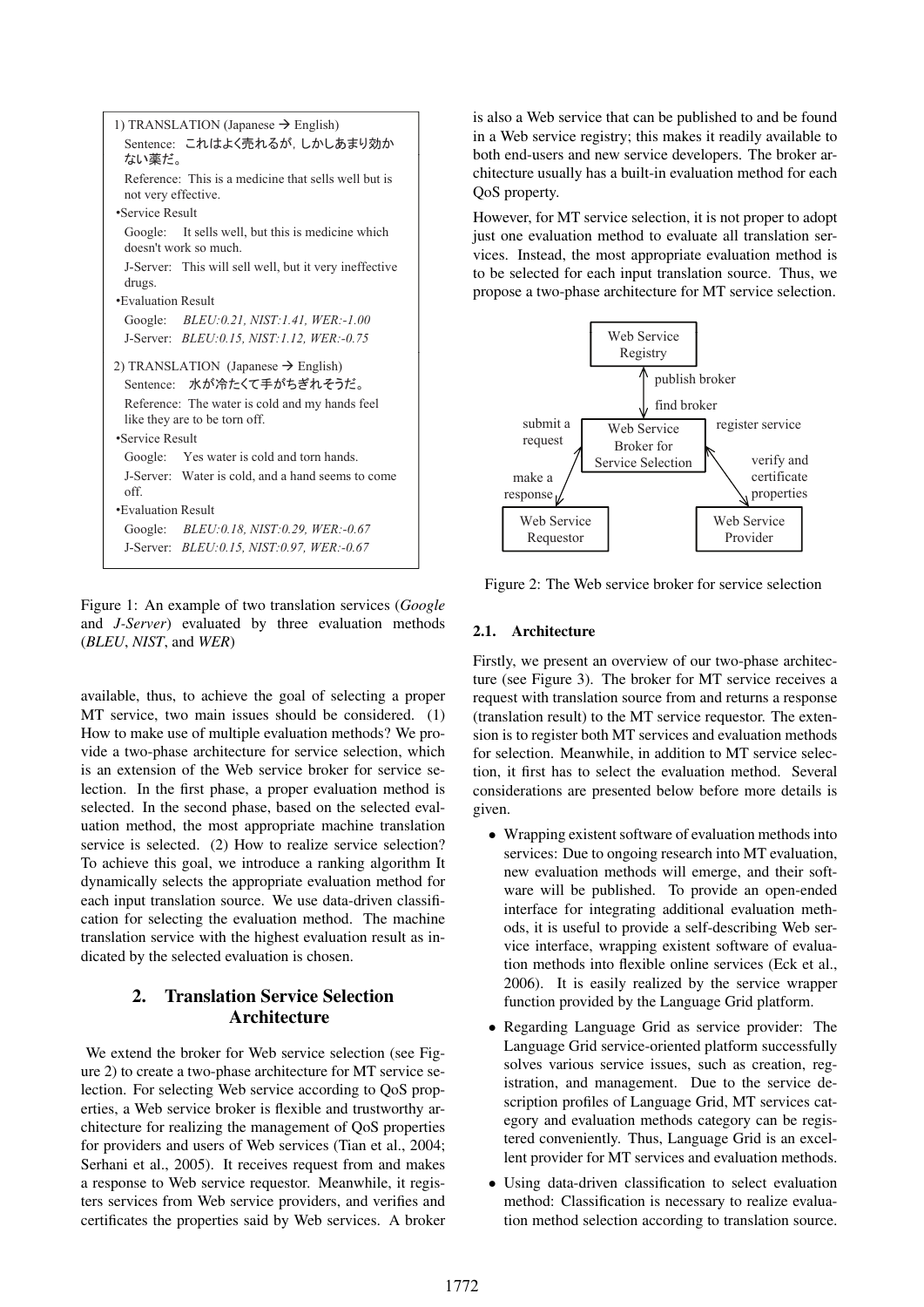

Figure 3: Two-phase architecture for machine translation (MT) service selection

Data-driven classification is suitable for this task. First, no experience is available for such classification. Second, because the attributes of sentences vary dynamically, the data-driven approach is more extensible. Data-driven classification builds a classification function dynamically from a training set. This set can be collected from human selection cases.

To realize data-driven classification, we adopt the decision tree approach. First, it offers quick training and classification, which is very user-friendly. Second, it is easy to transform a decision tree into decision rules, which is well supports manual verification. C4.5 algorithm (Quinlan, 1993), one of the most frequently used decision tree, is used in the evaluation method selection. It has several merits including handling missing values, allowing presence of noise, and realizing the categorization of continuous attributes. It should be noted that we view C4.5 as a 'black box' for the classification task; its original functionality was preserved.

The two-phase architecture of machine translation service selection (see Figure 3) is based on the above considerations. The broker for MT service selection divides its functions into the evaluation method selection phase and the MT service selection phase. Evaluation methods are handled in the former phase, and the output is the appropriate evaluation method. MT services are handled in the second phase, and the result of a translation service is selected in this phase. The main components of the broker include Attribute Collector, Data-driven Classification, Evaluation Methods Category, MT Services Category, MT Service Executor, Evaluation Method Executor, and Ranker (see Figure 3). Then, we describe the processes of two phases below.

• Evaluation method selection phase: A translation source from MT service requestor is analyzed by the attribute collector component, and the analyzed attributes are sent to data-driven classification component. According to the attributes of the translation source, an evaluation method is selected from methods in evaluation methods category component by the data-driven classification.

• MT Service selection phase: The translation source is send to the MT service executor component, which invokes the MT services from services in MT service category component. The translation results are sent to the evaluation method executor component, which invokes the selected evaluation method identified in the earlier phase. The evaluation results of the translation are sent to the ranker component, and the best translation result is send to the MT service requestor.

## 2.2. Deployment

We realized a prototype that implemented the above component functions as detailed below.

- 1) Evaluation method selection phase:
	- Evaluation Methods Category: It is a simple  $MySQL<sup>1</sup>$  database holding stored service name, the URL, operation names and types, parameter names and types, and preset parameter values. There are three evaluation methods, *BLEU*, *NIST*, and *WER* methods, which are from Stanford Phrasal Evaluation project (Cer et al., 2010), and are wrapped into services by Language Grid platform.
	- Attribute Collector: Two simple attributes are collected, the length of translation source and the source and target languages. The length of translation source is calculated as the number of words in the translation source.
	- Data-driven Classification: J48 software, a Java implementation of C4.5 algorithm from Weka data mining tool<sup>2</sup>, is used for classification. Its input is the attribute-value pairs output by the attribute

<sup>1</sup> http://www.mysql.com/

<sup>&</sup>lt;sup>2</sup>http://weka.sourceforge.net/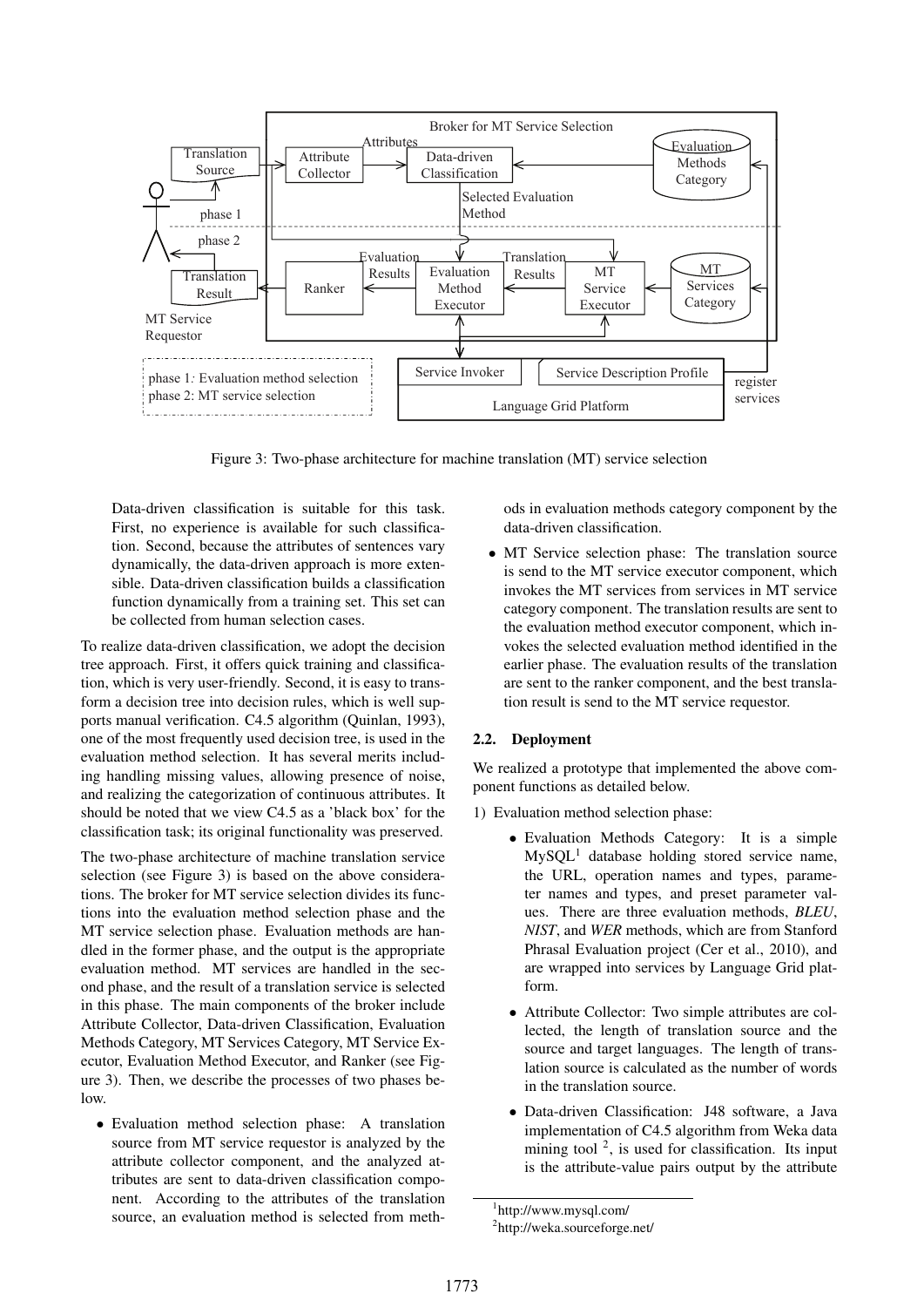collector component, and its output is the name of evaluation method, according to which, the details of evaluation method can be retrieved from the evaluation methods category component.

- 2) MT service selection phase:
	- MT Services Category: It is similar to evaluation methods category component. Three services, Google, J-Server, and Translution services from Language Grid platform, are registered.
	- MT Service Executor and Evaluation Method Executor: They are implemented based on JAX-RPC  $3$  service client, which makes it easy to invoke a Web service according to the name space, operation name and type, and parameter name and type.
	- Ranker: A ranking algorithm is designed and implemented in Java. The input of this algorithm is the evaluation results of the selected evaluation method. The output of the algorithm is a selected translation result of highest QoS value of translation quality. The detail of this new algorithm will be explained in the following section.

The above two-phase architecture and components deployment, makes it convenient to realize the proposed broker for MT service selection.

## 3. Translation Selection Algorithm

After that, we illustrate the strategy of selecting the most appropriate MT service. To explain the selection algorithm in detail, a formal description is given as follows.

## 3.1. Selection

For a translation user,  $n$  translation services  $S = \{s_1, s_2, \ldots, s_n\}$  are available, along with m evaluation methods  $E = \{e_1, e_2, \dots, e_m\}$ . For each request translation source  $r$ , a proper evaluation method  $e_k$  is to be selected. According to this selected evaluation method  $e_k$ , a QoS value of translation quality  $qos(e_k, s_i)$  is to be generated for each service  $s_i$ . Ranking these QoS values will determine the translation service  $s_{select}$  to be selected.

While  $q_{ji}$ , an evaluation result, is the result of applying the jth evaluation method  $e_i$  to the translation result of *i*th MT service  $s_i$ . However, these evaluation results are likely to conflict with each other, since they are generated by different evaluation methods. We need to select an evaluation method before we can select the service.

We use a decision tree to select the target evaluation method,  $e_k$ . For the request translation source r, the attribute collector collects  $c$  attribute values by the set of functions  $F = \{f_1, f_2, \ldots, f_c\}$ . If the decision tree is not trained, the decision rules are not generated. First, a training set is required, which are a set of translation sources, and for each translation source, a proper evaluation method is given. The attributes of these translation sources will be analyzed and used for training. Once the decision tree is

trained, it easily generates the decision rules. Each decision rule can be described as follows:

$$
(\theta_1^{low} < f_1(r) < \theta_1^{up}) \land \ldots \land (\theta_t^{low} < f_t(r) < \theta_t^{up})
$$
\n
$$
\land \ldots \land (\theta_c^{low} < f_c(r) < \theta_c^{up}) \to e_k
$$
\n<sup>(1)</sup>

Here,  $\theta_t^{low}$  and  $\theta_t^{up}$  are the lower and upper boundaries of tth collected attribute value  $f_t(r)$  ( $1 \le t \le c$ ). When attributes are collected from the request translation source, each decision rule is test until the target evaluation method  $e_k$  is satisfied. Then, it will be sent to the next phase for execution.

After appropriate evaluation method  $e_k$  is selected, the translation quality of a service  $s_i$  is  $qos(e_k, s_i) = q_{ki}$ . The translation quality values of all the MT services can then be ranked, and target service  $s_{select}$  can be selected as follows.

$$
s_{select} = \arg\max_{s_i} qos(e_k, s_i)
$$
 (2)

Thus, the algorithm will select an evaluation method  $e_k$  in the first. Then, based on the evaluation values, it will get QoS value (translation quality) for each service  $s_i$ . Finally, the QoS values will be ranked, and the target MT service  $s_{select}$  will be selected.

In addition, we design a normalization of evaluation result  $q_{ki}$ , which are probably in different metrics, due to different evaluation methods. The result of normalization  $q'_{ki}$  is given below, which is a relative value of the average translation quality values of whole MT services and average of MT services except  $s_i$ .

$$
q'_{ki} = \frac{\sum_{j} q_{kj}/n}{(\sum_{j} q_{kj} - q_{ki})/(n-1)}
$$
(3)

If evaluation results are positive, normalization of translation quality  $qos'(e_k, s_i) = q'_{ki}$ , otherwise,  $qos'(e_k, s_i) =$  $1/q'_{ki}$ . Getting a unitary measure is required for community translation developers to aggregate translation quality with other QoS properties such as time and cost.

#### 3.2. Algorithm

We describe the algorithm that works in the broker for MT service selection, see Algorithm 1. It includes two-phase execution. In the first phase, if no decision rules exist, we need to train the decision tree, and generate decision rules. Next, we calculate attributes  $\{f_1(r), f_2(r), \ldots, f_c(r)\}\$ from request translation source  $r$  by attribute collector functions, then the attributes values are checked by decision rules. If decision rules exists, we can select a target evaluation method *selected evaluation*, which completes the first phase.

In the second phase, it invokes the MT services  $S$  for translation results, evaluate translation results by the evaluation method *selected evaluation* for evaluation results, and get evaluation scores  $q(e_k, s_i)$  from evaluation results. Then it is easy to rank for the target result  $s_{select}$ .

There are one more issue need be mentioned here, training the J48 decision tree. We need human-generated translation selection data for training. To prepare each training data, we need to prepare several MT service results,

<sup>3</sup> http://java.net/projects/jax-rpc/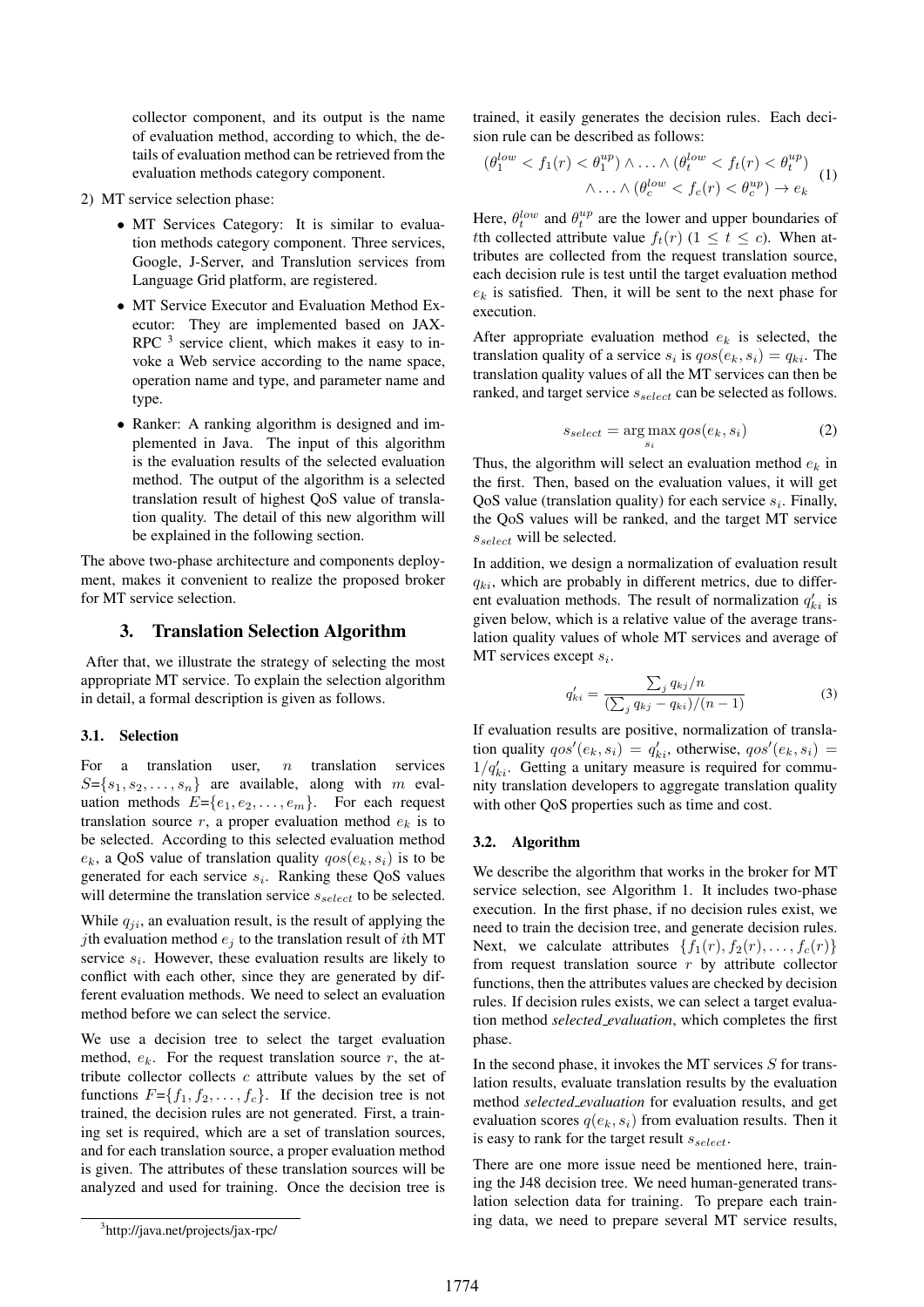manually rank them, evaluate them by the multiple evaluation methods, and choose the evaluation method which best matches manually-generated ranking. With the target evaluation method, we calculate the attributes, train J48 with these attribute-data pairs, and generate decision rules from trained J48.

We use the example in Figure 1 to explain the *MT-Service-Select* algorithm. The input evaluation methods are *BLEU*, *NIST*, and *WER*. The input MT services are *Google* and *J-Server*. There are two Japanese sentences are the request translation sources. The attribute collector has one function, which counts the *translation-length*, the number of words in the translation source.

Algorithm 1: MT-Service-Select( $E, S, r, F$ )

**Input:**  $E = \{e_1, e_2, \ldots, e_m\}$ : the *m* evaluation methods;  $S = \{s_1, s_2, \ldots, s_n\}$ : the *n* MT services; r: the request translation source ;

 $F = \{f_1, f_2, \ldots, f_c\}$ : the *c* attribute collectors ;

- 1 /\* phase 1: Evaluation method selection \*/
- <sup>2</sup> if decision rules *not exist* then
- 3 Train decision tree by J48, and generate decision rules.
- <sup>4</sup> /\* collect attribute values \*/
- 5 process translation source r by  $\{f_1, f_2, \ldots, f_c\}$ , and get  ${f_1(r), f_2(r), \ldots, f_c(r)};$
- <sup>6</sup> /\* check decision rules, and select evaluation method \*/
- 7 selected\_evaluation $\leftarrow {\{e_k | (\theta_1^{low} < f_1(r) < \theta_2^{low} \} \}}$  $\theta_1^{up}$ )  $\wedge \ldots \wedge (\theta_c^{low} < f_c(r) < \theta_c^{up}) \rightarrow e_k$ };
- <sup>8</sup> /\* phase 2: MT service selection \*/

9  $max \leftarrow 0$ ;

- <sup>10</sup> /\* evaluate MT results \*/
- 11 foreach  $s_i \in S$  do
- 12 | translate r by execute service  $s_i$ , and get translation result;
- <sup>13</sup> evaluate translation result by *selected evaluation*, and get  $q_{ki}$ ;
- 14  $\vert \quad qos(e_k, s_i) \leftarrow q_{ki};$
- <sup>15</sup> /\* rank best service \*/

16 **foreach**  $i \in \{1, 2, ..., n\}$  **do** 

- <sup>17</sup> /\* select max quality score \*/
- 18 if  $max < qos(e_k, s_i)$  then
- 19 |  $max \leftarrow qos(e_k, s_i) s_{select} \leftarrow s_i;$

```
20 return s_{select};
```
In the first phase, it is assumed that the decision rules exist (see Section 4.1.). The *translation-length* of the first sentence is 21. Then each decision rule is checked and the last decision rule, *translation-length*  $> 20 \rightarrow BLEU$ , matches. Thus, the *BLEU* evaluation method is selected for the first sentence. While the *translation-length* of the second sentence is 14, so the the *NIST* evaluation method is selected for it. Thus, for the first sentence, the *BLUE* is sent to the next phase, while for the second sentence, *NIST* is sent to the next phase.

In the second phase, for the first sentence, the MT services *Google* and *J-Server* are executed, and the service results are generated. Then the selected evaluation method *BLEU*

is executed to evaluate the translation results, and the scores are 9.21 for *Google*, while 0.15 for *J-Server*. The results are compared, and the maximum is selected. Thus, for the first sentence, the translation result of *Google* is selected. For the second sentence, the translation result of *J-Server* is selected as per *NIST*.

Thus, our algorithm selects *Google* for the first sentence and *J-Server* for the second sentence.

## 4. Experiment

The experience analyzed the increase in translation quality and the efficiency of service selection offered by our proposal.

#### 4.1. Preparation

The prototype was tested on three Japanese-English parallel text corpus, a NTT Communication Science Lab corpus (NTT), a medical corpus is used (Medical), and Tanaka corpus<sup>4</sup> (Tanaka). From 3,715 NTT corpus, 2,001 Medical corpus, and 150,127 Tanaka corpus. We sampled out 100 sentence pairs from NTT, Medical, and Tanaka, each, separately. The request data tested consisted of 300 sentences.

We randomly divided 300 sentences into six groups, each with 50 pairs. We trained the J48 decision tree using 60 additional pairs, that were sampled out in a similar manner. The training sets were selected through manual MT service results assessment. Only *translation-length* was gathered by the attribute collector. This length impacts evaluation method selection according to Och (Och, 2003). Finally, the generated decision rules were generated as following.

- *translation-length*  $< 12 \rightarrow WER$
- $\bullet$  12  $\lt$  *translation-length*  $\lt$  20  $\to NIST$
- *translation-length*  $> 20 \rightarrow BLEU$

Two considerations of this experiment are given below.

- Parallel texts are used as translation source. One sentence of a parallel text pair is used as translation source, and the other is used as standard reference for evaluation. Evaluation methods, such as *BLEU*, *NIST* and *WER*, can generate more accurate evaluation results from the standard reference, so that the evaluation result will not be affected by reference quality.
- Human assessment following the manual method from DARPA TIDES projects<sup>5</sup> at University of Pennsylvania were used as the standard quality. It yields fivelevel scores for fluency and adequacy, {5:All , 4:Most , 3:Much, 2:Little 1:None}. The mean of fluency and adequacy score is used as the human assessment score of translation quality, which is used to assess the translation quality of selected translation results.

#### 4.2. Analysis

Once the translation sources are submitted, the translation result of MT services is selected. Bases on the hu-

<sup>4</sup> http://www.edrdg.org/wiki/index.php/Tanaka Corpus

<sup>5</sup> http://projects.ldc.upenn.edu/tides/translation/transassess04.pdf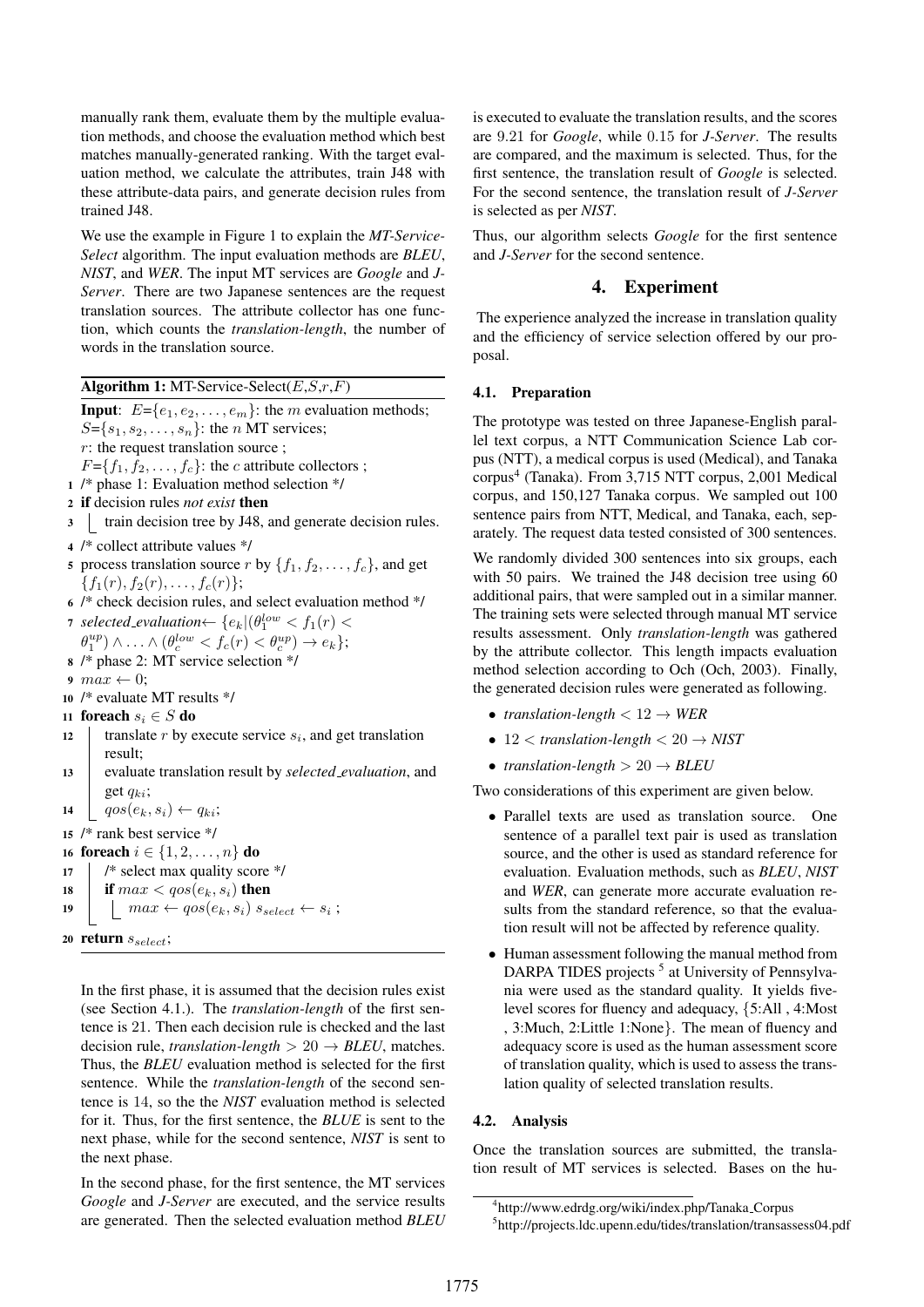man assessment, a *Hit Rate* is used to evaluate how well the output of the proposed mechanism matches the manual selection. *Average Score* is used to evaluate the translation quality of the output of the proposed mechanism. We explain this by the following example; a user submits 2 translation sources  $\{r_1, r_2\}$ , which are translated by two MT services  $\{s_a, s_b\}$ . The corresponding human assessment scores are  $\{score(r_1, s_a):1, score(r_1, s_b):4,$  $score(r_2, s_a):2, score(r_2, s_b):5\}.$  Because service  $s_b$  gets larger scores for both  $r_1$  and  $r_2$ , it is selected. Assuming that the proposed service selection works as intended, service  $s_a$  for source  $r_1$  and  $s_b$  for  $r_2$  are selected. Their human assessment scores are  $\{score(r_1, s_a), score(r_2, s_b)\},\$ as the *Average Score* of the proposed mechanism is  $average\_score = (score(r_1, s_a) + score(r_2, s_b))/2 =$  $(1+5)/2 = 3$ . The *Hit Rate* of the proposed mechanism is  $hit_rate = (0 + 1)/2 = 50\%$ , because for the first source  $r_1$ , the proposed mechanism selects  $s_a$  while the human selects  $s_b$ , which are different. For the second source  $r_2$ , they both select  $s<sub>b</sub>$ . Thus, they have one common selection for two translation sources. The hit rate represents how well the proposed service selection follows manual selection.

The results achieved when no service selection is performed are shown in Table 1. Google received average human score of 3.37, J-Server got 3.43, and Translution got 3.06. Manual selection on the three sets of translation results yielded 116 sentence by Google, 143 by J-Server, and 41 by Translution. Compared to manual selection, the hit rate of Google is 62.8%, J-Server is 67.5%, and Translution is 54.0%. J-Server has highest average and hit rate for this Japanese-English translation task. From the hit rate, we find that no MT service dominates the other services (otherwise its hit rate will be 100%).

| Table 1: Average score and hit rate of MT services |  |
|----------------------------------------------------|--|
|----------------------------------------------------|--|

| <b>Service</b>  | Average Score | <b>Hit Rate</b> |
|-----------------|---------------|-----------------|
| Google $(G)$    | 3.29          | 62.8%           |
| $J-Server (J)$  | 3.43          | 67.5%           |
| Translution (T) | 3.06          | 54.0%           |



Figure 4: Comparison of Average Score

The results achieved when service selection is performed,

are shown in Table 2. We compare the use of only one evaluation method and the proposed two-phase selection, which selects from among the evaluation methods available. Using just only one evaluation method, WER, the average score and hit rate are 3.47 and 72.0%, which is a little better than J-Server. BLEU has heigher average score and hit rate than WER and NIST: 3.56 and 76.2%. While using the proposed two-phase selection mechanism, the average score and hit rate of MT service selection are 3.81 and 81.7%. From the comparison of *Average Score* (see Figure 4) and *Hit Rate* (see Figure 5), we find that the proposed two-phase selection raises the translation quality received by users.

Compared to BLEU selection in Table 2, the proposed twophase selection has higher hit rate and 7% promotion on average score. Moreover, compared to only one service in Table 1, like just J-Server, the two-phase type selection mechanism offers an 11.1% increase in average score.



Figure 5: Comparison of Hit Rate

#### 4.3. Discussion

Some limitations of the proposed two-phase evaluation for MT service selection are considered. First, the existing evaluation methods limit the gains possible with the proposed mechanism. The mechanism is not intended to establish a new evaluation method, but to make better use of existing methods. Creating a superior evaluation method is one of the hardest issues in machine translation and natural language processing. Thus, it is meaningful to achieve progress through better utilization of existing evaluation methods. Note that it is easy to import newly created evaluation methods into the proposed mechanism.

Second, data driven classification needs a large training set, which involves time consuming manul effort. Mining users logs to build more training sets will be very helpful. If we tell a MT service user that his feedback will help to promote translation quality, he will be more willing to generate useful MT service usage logs. Moreover, we already trying to integrate human activities into composite service (Lin et al., 2010). Success in this are will make it easier to prepare large training sets.

Third, application of the proposed MT service selection for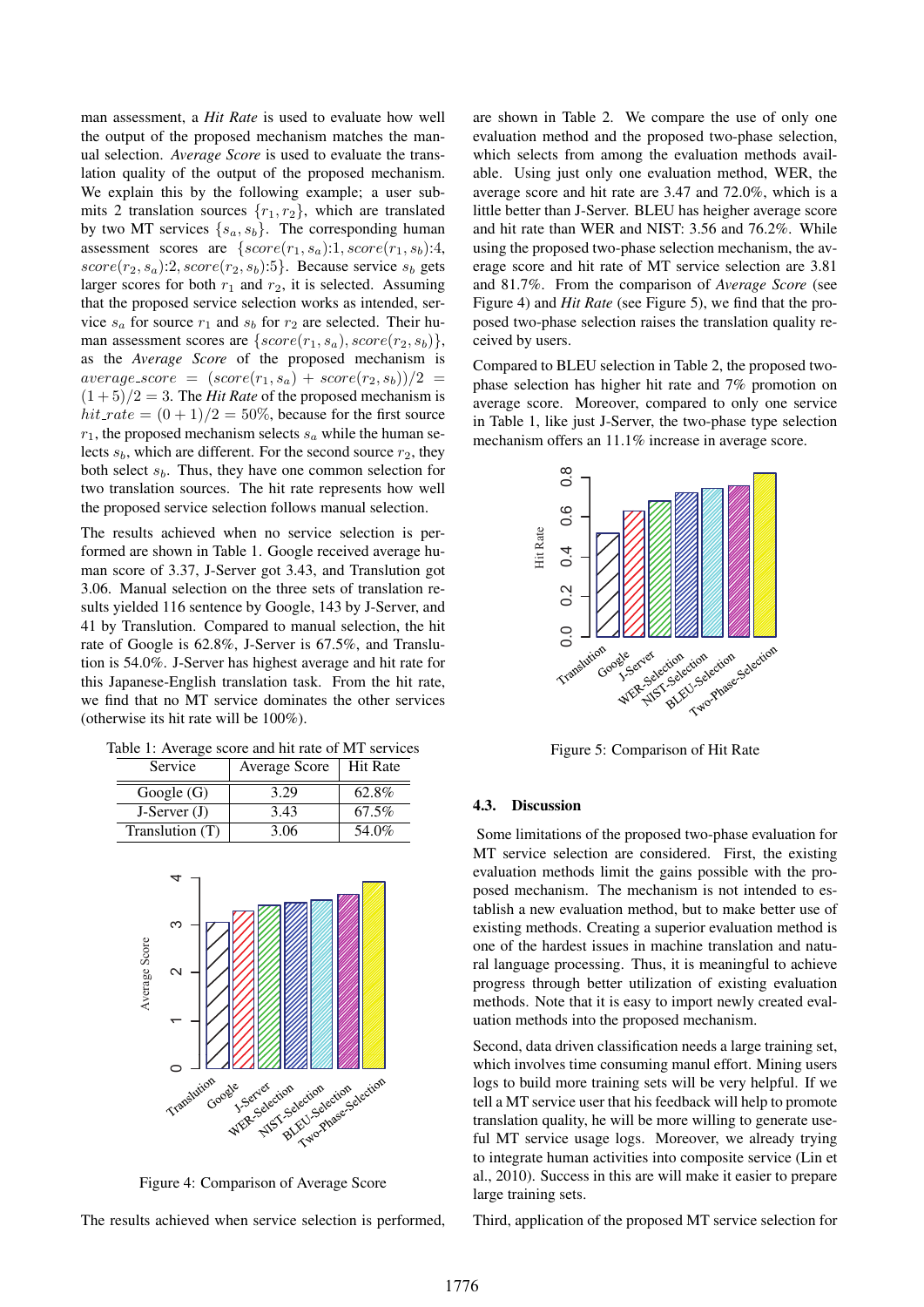| MT Selection Type     | Selected Translation Results of MT Services (total 300) | Average Score | <b>Hit Rate</b> |
|-----------------------|---------------------------------------------------------|---------------|-----------------|
| WER selection         | 122 from Google, 127 from J-Server, 51 from Translution | 3.47          | $72.0\%$        |
| NIST selection        | 127 from Google, 125 from J-Server, 48 from Translution | 3.53          | 74.5%           |
| <b>BLEU</b> selection | 134 from Google, 122 from J-Server, 44 from Translution | 3.56          | 76.2%           |
| Two-phase selection   | 115 from Google, 146 from J-Server, 39 from Translution | 3.81          | 81.7%           |

Table 2: Comparing average score and hit rate of two selection types

community translation developers was not presented in detail. Because the proposed broker for MT service selection, is itself is a Web service, after it is published in Web service registry, and the translation quality value of unitary measurement is given (see Section 3.1.). Thus, it can be treated as a single MT service.

## 5. Related Work

First, automatic evaluation methods have been proposed on many mechanisms, includes string-based comparison, syntactic mechanism, and semantic mechanism. String-based comparison compares the translation result to standard references, and it is currently the most popular mechanism. There are several ways to compare the similarity, including lexical distance, and n-gram precision. Two common lexical distances are length of least common sub-string, such as ROUGE-L (Lin, 2004), and ROUGE-W (Lin, 2004), and edit distance, such as WER (Nieen et al., 2000) and TER (Snover et al., 2006b). N-gram precision has also been extensively studied, such as BLEU (Papineni et al., 2002), NIST (Doddington, 2002), METEOR (Banerjee and Lavie, 2005), and ROUGE-N (Lin, 2004). The syntactic mechanism analyzes whether the translation result is in accordance with the syntax of target language, such as linguistic error classification (Farrs et al., 2012). The semantic mechanism checks whether the translation result semantically agrees with the translation source, such as the lexical semantic similarity integration (Wong, 2010). When software of these evaluation methods have been prepared for sharing they can be wrapped into services by Language Grid platform, which makes our proposal more powerful.

Next, human evaluation is important to confirm any automatic evaluation method using norms such fluency and adequacy. Semi-automatic evaluation has also received a lot of attention, such as the evaluation method HTER (Snover et al., 2006a), which requires human editing. The proposed mechanism also requires human assessment for preparing training set, which builds up the data-driven classification.

Last, making evaluation methods easier to access is becoming a strong demand. There are some research on how to prepare references for these evaluation methods. Currently, there is no powerful way to utilize unsupervised references. Though many studies have pointed out that roundtrip translation is not adequate, others treat round-trip translation as the easy approach with the lowest costs (Hu, 2009). Research is progressing on ways to provide standardized interface (Cer et al., 2010) or even evaluation services (Eck et al., 2006), so that these functions can be utilized by more people. The proposed mechanism has benefited a lot from such existing research.

## 6. Conclusion

We proposed a two-phase evaluation for MT service selection that suits for both end-users and community translation developers. Because of increased the number of MT services, we face the problem of selecting, for the given translation source, the best MT service. Considering ease of implementation and extendibility, we designed two-phase architecture for selecting MT services. In the first phase, we import multiple evaluation methods, analyze attributes of the translation source, and select the most appropriate evaluation method using the decision tree approach. This datadriven classification enables one among multiple evaluation methods to be selected dynamically, and voids the deficiencies raised by employing just one evaluation method. In the second phase, the MT services are executed based on the Language Grid platform. The results of MT services are evaluated by the selected evaluation method. The translation quality values are generated and ranked yielding the best translation result. We designed an algorithm for this MT service selection.

Finally, we implemented and tested a prototype based on the proposed mechanism. The results showed that the proposed mechanism offers better translation quality than employing just one MT service. Our proposal raises the translation quality by 7% compared to the approach which employs just one evaluation method, and at least 11.1% promotion than employing just one MT service.

## Acknowledgement

This research was partially supported by Service Science, Solutions and Foundation Integrated Research Program from JST RISTEX.

## 7. References

- S. Banerjee and A. Lavie. 2005. Meteor: An automatic metric for mt evaluation with improved correlation with human judgments. In *Proceedings of the 43rd Annual Meeting of the Association of Computational Linguistics (ACL-2005)*, pages 65–72.
- Arif Bramantoro, Ulrich Schfer, and Toru Ishida. 2010. Towards an integrated architecture for composite language servicesand multiple linguistic processing components. In *LREC 10*, pages 3506–3511.
- Daniel Cer, Michel Galley, Daniel Jurafsky, and Christopher D. Manning. 2010. Phrasal: a toolkit for statistical machine translation with facilities for extraction and incorporation of arbitrary model features. In *Proceedings of the NAACL HLT*, pages 9–12, Stroudsburg, PA, USA. ACL.